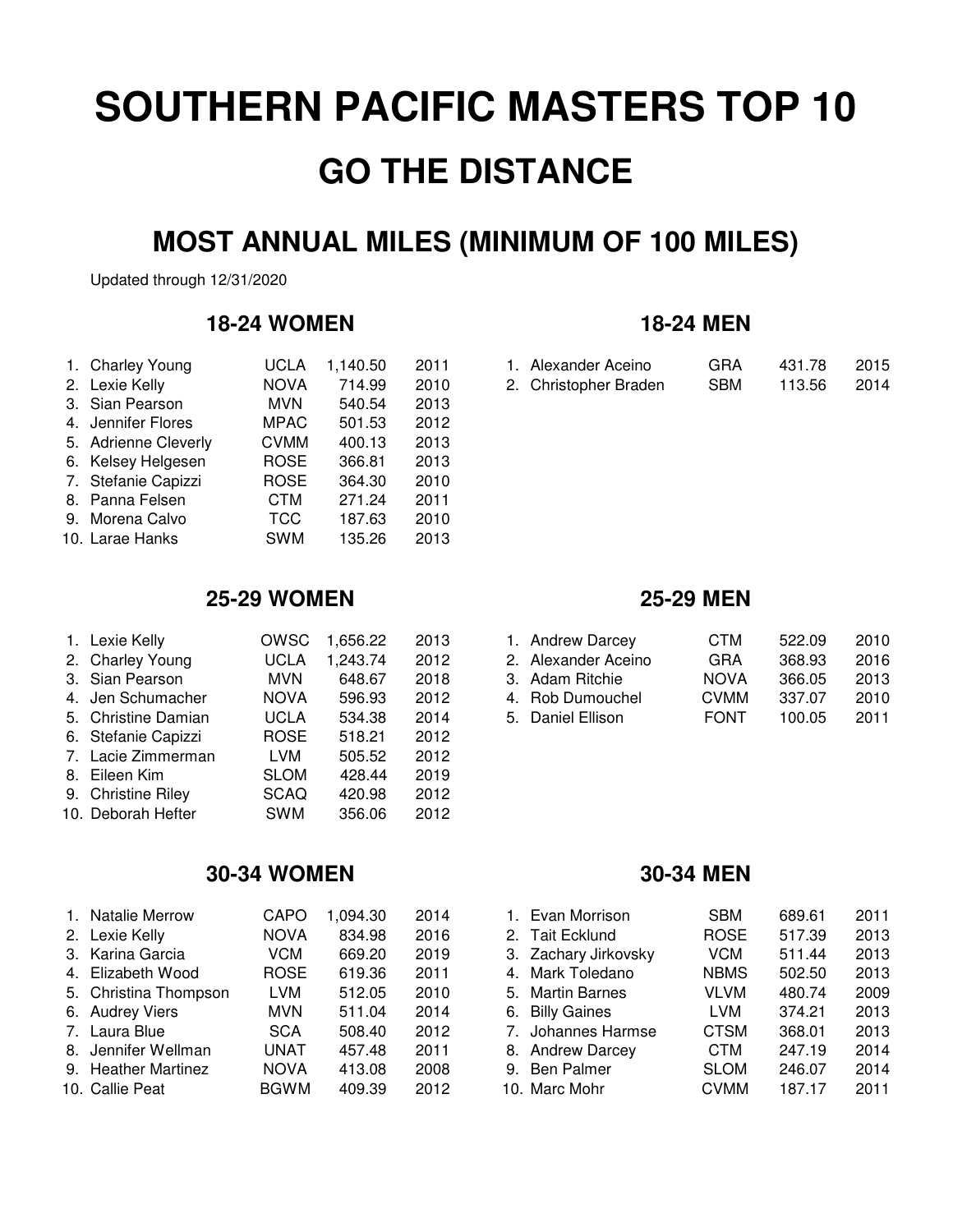# **MOST ANNUAL MILES (MINIMUM OF 100 MILES)**

Updated through 12/31/2020

### **35-39 WOMEN 35-39 MEN**

| 1. Tanya MacLean   | <b>NOVA</b> | 701.97 | 2015 | 1. David Schlesinger            | <b>SCAQ</b> | 595.39 | 2013 |
|--------------------|-------------|--------|------|---------------------------------|-------------|--------|------|
| 2. Meghan Giffin   | <b>ROSE</b> | 564.17 | 2014 | 2. Mark Toledano                | <b>GRA</b>  | 368.75 | 2016 |
| 3. Laura Blue      | <b>SCA</b>  | 502.23 | 2014 | 3. Chris Geer                   | UNAT        | 350.08 | 2009 |
| 4. Deanna Gray     | VCM         | 442.16 | 2015 | 4. Christopher Paul             | <b>UCLA</b> | 335.08 | 2008 |
| 5. Kendra Wilson   | <b>ROSE</b> | 440.45 | 2019 | 5. Joel McKenna                 | <b>WH20</b> | 303.03 | 2009 |
| 6. Heather Melrose | <b>BGWM</b> | 366.33 | 2010 | 6. Steve Ripic                  | <b>MVN</b>  | 301.02 | 2010 |
| 7. Ivanka Gavanski | <b>UNAT</b> | 311.44 | 2013 | 7. Nathaniel Berenstein-Cervera | <b>ROSE</b> | 298.39 | 2017 |
| 8. Audrey Viers    | MVN.        | 269.27 | 2018 | 8. George Durzi                 | <b>TSTT</b> | 276.04 | 2015 |
| 9. Alicia Bartley  | <b>SCAQ</b> | 225.83 | 2013 | 9. Carlos Cruz                  | <b>DARE</b> | 275.91 | 2019 |
| 10. Callie Peat    | <b>BGWM</b> | 201.48 | 2020 | 10. Scott Meyer                 | <b>LBSC</b> | 259.66 | 2010 |

### **40-44 WOMEN 40-44 MEN**

| 1. Eve Maidenberg     | <b>CVMM</b>       | 1,029.86 | 2019 | 1. James Neitz       | <b>VCM</b>  | 821.23 | 2011 |
|-----------------------|-------------------|----------|------|----------------------|-------------|--------|------|
| 2. Tanya MacLean      | <b>NOVA</b>       | 729.60   | 2016 | 2. Dale Dolan        | <b>KMAN</b> | 805.00 | 2014 |
| 3. Tamie Stewart      | VCM.              | 594.58   | 2014 | 3. Kevin Scott       | <b>SLV</b>  | 725.12 | 2013 |
| 4. Jinxi Caddel       | UNAT              | 552.07   | 2010 | 4. Jeremy Nisen      | <b>SBM</b>  | 519.57 | 2014 |
| 5. Jill Keenan-Boline | <b>ROSE</b>       | 520.83   | 2011 | 5. Stephan Boulanger | <b>ROSE</b> | 502.98 | 2011 |
| 6. Julie Brown        | <b>LAPS</b>       | 481.50   | 2018 | 6. Peter Knapp       | <b>VKNG</b> | 502.38 | 2013 |
| 7. Carly Miller       | WH <sub>2</sub> O | 465.48   | 2019 | 7. Glenn Piner       | RMDA        | 484.88 | 2012 |
| 8. Summer Serpas      | <b>MVN</b>        | 402.46   | 2019 | 8. Rich Katz         | <b>CVMM</b> | 464.81 | 2012 |
| 9. Tara Dolan         | <b>KMAN</b>       | 377.67   | 2016 | 9. Bruce Carlin      | <b>UCLA</b> | 451.87 | 2012 |
| 10. Tami Barrera      | <b>MVN</b>        | 351.14   | 2015 | 10. Chris Geer       | UNAT        | 416.53 | 2012 |
|                       |                   |          |      |                      |             |        |      |

# **45-49 WOMEN 45-49 MEN**

| 1. Jean Carlson       | <b>SBM</b>  | 1,287.36 | 2011 | 1. Timothy Martin | <b>CTM</b>  | 2,039.15 | 2012 |
|-----------------------|-------------|----------|------|-------------------|-------------|----------|------|
| 2. Kristina Neill     | UNAT        | 1,239.65 | 2011 | 2. Forrest Nelson | <b>ROSE</b> | 738.33   | 2010 |
| 3. Melissa Latt       | <b>SCAQ</b> | 831.27   | 2009 | 3. Rich Katz      | <b>CVMM</b> | 732.10   | 2015 |
| 4. Kari Adams         | LVM.        | 648.79   | 2013 | 4. Kurt Dickson   | <b>GRA</b>  | 668.69   | 2016 |
| 5. Nikki Takarabe     | CTM         | 607.57   | 2014 | 5. Brian King     | <b>SBM</b>  | 597.14   | 2014 |
| 6. Jill Keenan-Boline | <b>ROSE</b> | 518.98   | 2014 | 6. Skip Bickett   | <b>CTM</b>  | 571.88   | 2012 |
| 7. Betsy Hanson       | <b>SBM</b>  | 507.20   | 2010 | 7. Wayne Deloney  | <b>MVN</b>  | 563.23   | 2009 |
| 8. Deanna Koehler     | <b>CVMM</b> | 504.19   | 2014 | 8. Brett Olson    | <b>NOVA</b> | 561.16   | 2010 |
| 9. Dara Goldsmith     | LVM         | 502.11   | 2012 | 9. Dale Dolan     | <b>KMAN</b> | 555.55   | 2016 |
| 10. Heidi Grotsky     | <b>SWM</b>  | 426.38   | 2014 | 10. Michael Hure  | <b>SLOM</b> | 506.75   | 2010 |

| 1. David Schlesinger            | <b>SCAQ</b> | 595.39 | 2013 |
|---------------------------------|-------------|--------|------|
|                                 |             |        |      |
| 2. Mark Toledano                | <b>GRA</b>  | 368.75 | 2016 |
| 3. Chris Geer                   | <b>UNAT</b> | 350.08 | 2009 |
| 4. Christopher Paul             | <b>UCLA</b> | 335.08 | 2008 |
| 5. Joel McKenna                 | <b>WH20</b> | 303.03 | 2009 |
| 6. Steve Ripic                  | <b>MVN</b>  | 301.02 | 2010 |
| 7. Nathaniel Berenstein-Cervera | <b>ROSE</b> | 298.39 | 2017 |
| 8. George Durzi                 | <b>TSTT</b> | 276.04 | 2015 |
| 9. Carlos Cruz                  | <b>DARE</b> | 275.91 | 2019 |
| 10. Scott Meyer                 | <b>LBSC</b> | 259.66 | 2010 |
|                                 |             |        |      |

| 1. James Neitz       | <b>VCM</b>  | 821.23 | 2011 |
|----------------------|-------------|--------|------|
| 2. Dale Dolan        | <b>KMAN</b> | 805.00 | 2014 |
| 3. Kevin Scott       | <b>SLV</b>  | 725.12 | 2013 |
| 4. Jeremy Nisen      | <b>SBM</b>  | 519.57 | 2014 |
| 5. Stephan Boulanger | <b>ROSE</b> | 502.98 | 2011 |
| 6. Peter Knapp       | <b>VKNG</b> | 502.38 | 2013 |
| 7. Glenn Piner       | <b>RMDA</b> | 484.88 | 2012 |
| 8. Rich Katz         | <b>CVMM</b> | 464.81 | 2012 |
| 9. Bruce Carlin      | <b>UCLA</b> | 451.87 | 2012 |
| 10. Chris Geer       | <b>UNAT</b> | 416.53 | 2012 |
|                      |             |        |      |

| 1. Timothy Martin | <b>CTM</b>  | 2,039.15 | 2012 |
|-------------------|-------------|----------|------|
| 2. Forrest Nelson | <b>ROSE</b> | 738.33   | 2010 |
| 3. Rich Katz      | <b>CVMM</b> | 732.10   | 2015 |
| 4. Kurt Dickson   | <b>GRA</b>  | 668.69   | 2016 |
| 5. Brian King     | <b>SBM</b>  | 597.14   | 2014 |
| 6. Skip Bickett   | <b>CTM</b>  | 571.88   | 2012 |
| 7. Wayne Deloney  | <b>MVN</b>  | 563.23   | 2009 |
| 8. Brett Olson    | <b>NOVA</b> | 561.16   | 2010 |
| 9. Dale Dolan     | <b>KMAN</b> | 555.55   | 2016 |
| 10. Michael Hure  | <b>SLOM</b> | 506.75   | 2010 |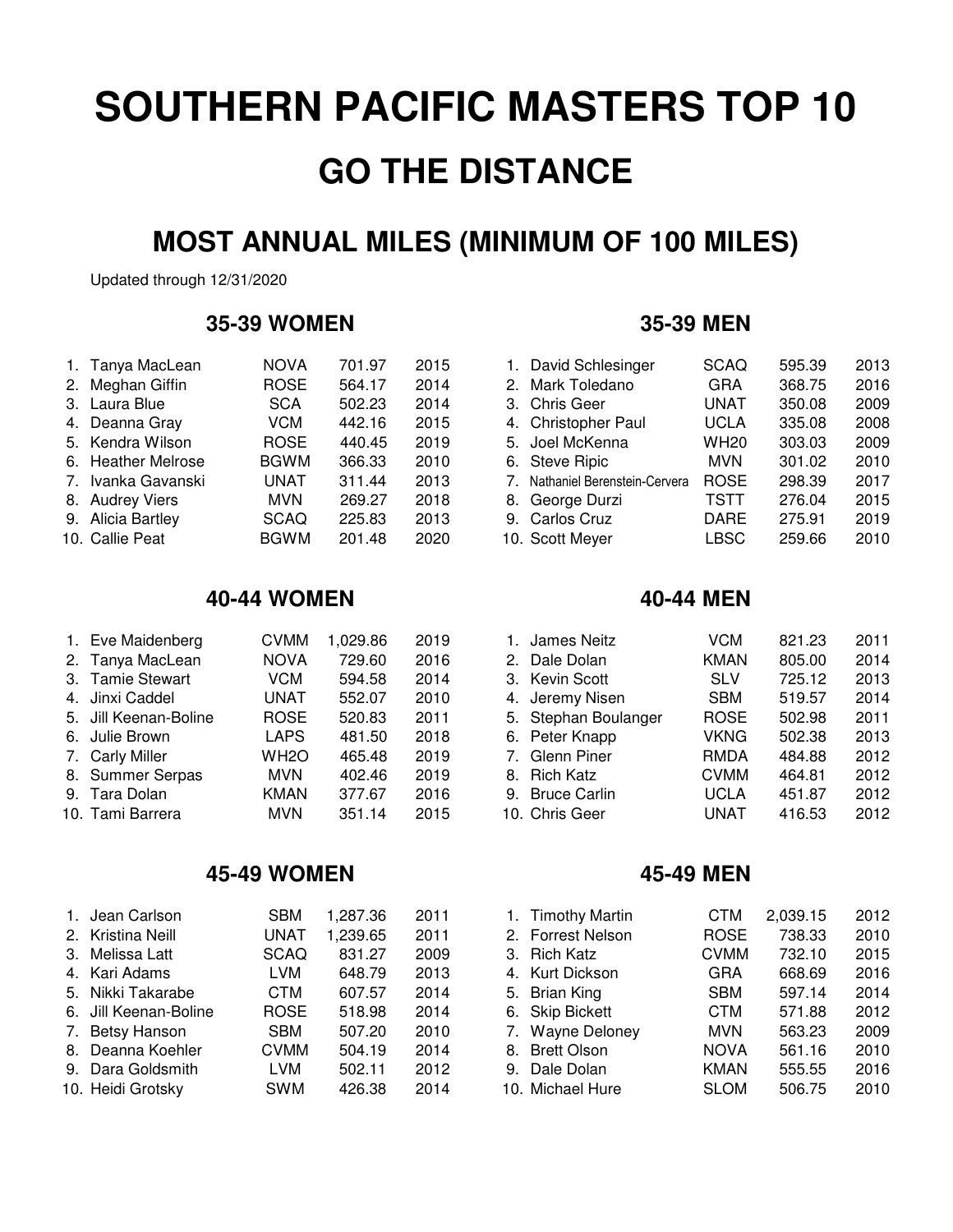# **MOST ANNUAL MILES (MINIMUM OF 100 MILES)**

Updated through 12/31/2020

### **50-54 WOMEN 50-54 MEN**

| 1. Jean Carlson     | <b>SBM</b>  | 1,141.19 | 2012 | 1. Timothy Martin  | <b>CTM</b>  | 1,214.79 | 2016 |
|---------------------|-------------|----------|------|--------------------|-------------|----------|------|
| 2. Lynn Kubasek     | <b>NOVA</b> | 1,011.99 | 2009 | 2. Kurt Dickson    | <b>GRA</b>  | 855.44   | 2017 |
| 3. Linda Simons     | CTM         | 820.68   | 2019 | 3. Theo Schmeeckle | <b>VCM</b>  | 774.67   | 2013 |
| 4. Renee Montgomery | <b>SCAQ</b> | 707.50   | 2008 | 4. Bill Ireland    | <b>SCAQ</b> | 687.53   | 2012 |
| 5. Niki Stokols     | <b>CSAM</b> | 624.71   | 2010 | 5. Bill Mickle     | <b>NOVA</b> | 637.11   | 2011 |
| 6. Tamar Swan       | VCM.        | 556.04   | 2019 | 6. Bill Sive       | LBG.        | 632.84   | 2012 |
| 7. Diana Corbin     | RMDA        | 551.70   | 2019 | 7. Rick Labowe     | <b>SCAQ</b> | 581.40   | 2011 |
| 8. Jenny Cook       | UCLA        | 550.01   | 2010 | 8. Julian Rusinek  | UNAT        | 579.50   | 2013 |
| 9. Cindy Watson     | <b>KMAN</b> | 538.28   | 2018 | 9. Wayne Deloney   | <b>MVN</b>  | 573.30   | 2012 |
| 10. Jill Robertson  | <b>SCA</b>  | 530.48   | 2013 | 10. Skip Bickett   | <b>CTM</b>  | 507.36   | 2014 |

### **55-59 WOMEN 55-59 MEN**

| UNAT                                                                                                                                                                                                      | 900.55 | 2013 | 1. Tom Cole      | <b>CTMA</b> | 1,033.24                                                       | 2011 |
|-----------------------------------------------------------------------------------------------------------------------------------------------------------------------------------------------------------|--------|------|------------------|-------------|----------------------------------------------------------------|------|
| <b>NOVA</b>                                                                                                                                                                                               | 873.25 | 2011 | 2. Michael Dean  | UNAT        | 650.00                                                         | 2020 |
| UCLA                                                                                                                                                                                                      | 744.43 | 2010 | 3. Bill Ireland  | <b>SCAQ</b> | 641.12                                                         | 2016 |
| <b>SCAQ</b>                                                                                                                                                                                               | 625.50 | 2009 | 4. Rick Labowe   | <b>SCAQ</b> | 582.20                                                         | 2012 |
| UCLA                                                                                                                                                                                                      | 615.76 | 2013 | 5. Carl Rieger   | UNAT        | 581.95                                                         | 2015 |
| <b>SBM</b>                                                                                                                                                                                                | 600.03 | 2011 | 6. Kent Small    | <b>UCLA</b> | 574.89                                                         | 2015 |
| <b>CVMM</b>                                                                                                                                                                                               | 585.98 | 2012 | 7. Michael Blatt | VCM         | 532.77                                                         | 2010 |
| <b>NOVA</b>                                                                                                                                                                                               | 552.10 | 2010 |                  | NOVA        | 529.52                                                         | 2013 |
| GRA                                                                                                                                                                                                       | 506.64 | 2020 |                  | <b>MVN</b>  | 505.40                                                         | 2015 |
| UNAT                                                                                                                                                                                                      | 505.62 | 2015 |                  | <b>MVN</b>  | 450.34                                                         | 2010 |
| 1. Lynn Kubasek<br>2. Cori McConkle<br>3. Christie Ciraulo<br>4. Renee Montgomery<br>5. Veronica Hibben<br>6. Sherry Keigher<br>7. Niki Stokols<br>8. Robin Smith<br>9. Linda Simons<br>10. Marie Marston |        |      |                  |             | 8. Stephen Sponagle<br>9. Wayne Deloney<br>10. Michael Heather |      |

# **60-64 WOMEN 60-64 MEN**

| 1. Carol Hayden        | <b>MVN</b>  | 652.24 | 2014 | 1. Doug Allen        | LVM         | 2,963.35 | 2020 |
|------------------------|-------------|--------|------|----------------------|-------------|----------|------|
| 2. Lynn Kubasek        | <b>NOVA</b> | 611.57 | 2018 | 2. Andy Seretan      | UNAT        | 1,302.95 | 2015 |
| 3. Lois Goodman        | <b>OJAI</b> | 595.22 | 2008 | 3. Carl Rieger       | UNAT        | 1,011.16 | 2018 |
| 4. Susan Hansell-Smuck | VCM         | 537.14 | 2019 | 4. Jim McConica      | <b>VCM</b>  | 1,009.36 | 2013 |
| 5. Cori McConkle       | <b>NOVA</b> | 511.26 | 2014 | 5. Stephen Stedry    | <b>ROSE</b> | 820.35   | 2013 |
| 6. Sherry Keigher      | <b>SBM</b>  | 509.77 | 2012 | 6. Kent Small        | UNAT        | 611.10   | 2019 |
| 7. Niki Stokols        | <b>CVMM</b> | 505.25 | 2017 | 7. David Hayes       | <b>SCAL</b> | 610.16   | 2014 |
| 8. Patty Smith         | <b>SCAC</b> | 436.99 | 2017 | 8. Bill Ireland      | <b>SCAQ</b> | 570.44   | 2019 |
| 9. Beverly Montrella   | MVN.        | 403.56 | 2009 | 9. Michael Blatt     | <b>VCM</b>  | 524.74   | 2015 |
| 10. Isabel Zippel      | <b>MVN</b>  | 373.04 | 2020 | 10. Stephen Sponagle | <b>NOVA</b> | 524.60   | 2015 |

| 1. Timothy Martin  | <b>CTM</b>  | 1,214.79 | 2016 |
|--------------------|-------------|----------|------|
| 2. Kurt Dickson    | <b>GRA</b>  | 855.44   | 2017 |
| 3. Theo Schmeeckle | <b>VCM</b>  | 774.67   | 2013 |
| 4. Bill Ireland    | <b>SCAQ</b> | 687.53   | 2012 |
| 5. Bill Mickle     | <b>NOVA</b> | 637.11   | 2011 |
| 6. Bill Sive       | <b>LBG</b>  | 632.84   | 2012 |
| 7. Rick Labowe     | <b>SCAQ</b> | 581.40   | 2011 |
| 8. Julian Rusinek  | <b>UNAT</b> | 579.50   | 2013 |
| 9. Wayne Deloney   | <b>MVN</b>  | 573.30   | 2012 |
| 10. Skip Bickett   | <b>CTM</b>  | 507.36   | 2014 |

| 1. Tom Cole         | <b>CTMA</b> | 1,033.24 | 2011 |
|---------------------|-------------|----------|------|
| 2. Michael Dean     | <b>UNAT</b> | 650.00   | 2020 |
| 3. Bill Ireland     | <b>SCAQ</b> | 641.12   | 2016 |
| 4. Rick Labowe      | <b>SCAQ</b> | 582.20   | 2012 |
| 5. Carl Rieger      | <b>UNAT</b> | 581.95   | 2015 |
| 6. Kent Small       | <b>UCLA</b> | 574.89   | 2015 |
| 7. Michael Blatt    | <b>VCM</b>  | 532.77   | 2010 |
| 8. Stephen Sponagle | <b>NOVA</b> | 529.52   | 2013 |
| 9. Wayne Deloney    | <b>MVN</b>  | 505.40   | 2015 |
| 10. Michael Heather | <b>MVN</b>  | 450.34   | 2010 |
|                     |             |          |      |

| 1. Doug Allen        | <b>LVM</b>  | 2,963.35 | 2020 |
|----------------------|-------------|----------|------|
| 2. Andy Seretan      | <b>UNAT</b> | 1,302.95 | 2015 |
| 3. Carl Rieger       | <b>UNAT</b> | 1,011.16 | 2018 |
| 4. Jim McConica      | <b>VCM</b>  | 1,009.36 | 2013 |
| 5. Stephen Stedry    | <b>ROSE</b> | 820.35   | 2013 |
| 6. Kent Small        | <b>UNAT</b> | 611.10   | 2019 |
| 7. David Hayes       | <b>SCAL</b> | 610.16   | 2014 |
| 8. Bill Ireland      | <b>SCAQ</b> | 570.44   | 2019 |
| 9. Michael Blatt     | <b>VCM</b>  | 524.74   | 2015 |
| 10. Stephen Sponagle | <b>NOVA</b> | 524.60   | 2015 |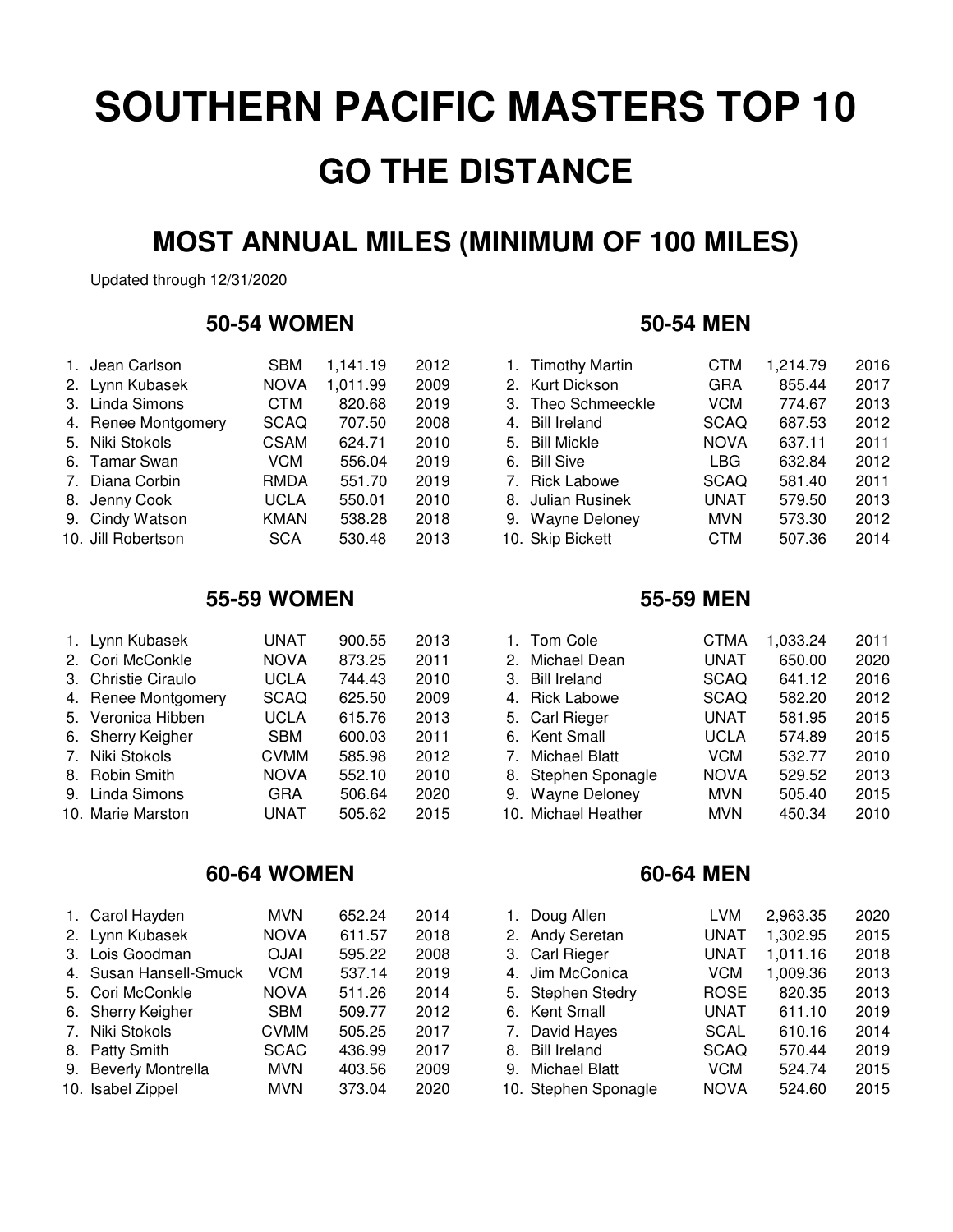# **MOST ANNUAL MILES (MINIMUM OF 100 MILES)**

Updated through 12/31/2020

### **65-69 WOMEN 65-69 MEN**

| 1. Carol Hayden              | <b>NOVA</b> | 533.69 | 2016 | 1. Andy Seretan     | UNAT        | 1,284.29 | 2019 |
|------------------------------|-------------|--------|------|---------------------|-------------|----------|------|
| 2. Lois Goodman              | <b>OJAI</b> | 518.05 | 2012 | 2. Jim McConica     | <b>VCM</b>  | 876.03   | 2019 |
| 3. Patty Smith               | <b>SCAC</b> | 406.19 | 2019 | 3. Bruce Friedman   | <b>BGWM</b> | 780.43   | 2019 |
| 4. Sherry Keigher            | <b>SBM</b>  | 379.77 | 2019 | 4. Stephen Stedry   | <b>ROSE</b> | 750.20   | 2019 |
| 5. Beverly Montrella         | <b>MVN</b>  | 348.40 | 2012 | 5. David Brown      | <b>SCAL</b> | 603.14   | 2014 |
| 6. Margret McCall            | <b>KMAN</b> | 339.38 | 2019 | 6. Stephen Sponagle | <b>NOVA</b> | 496.87   | 2020 |
| 7. Wendy Scherwat Ducourneau | TSTT        | 258.82 | 2016 | 7. Michael Farmer   | <b>ROSE</b> | 378.79   | 2015 |
| 8. Cheryl O'Brien            | UNAT        | 210.49 | 2016 | 8. Tom Hinshaw      | <b>SBM</b>  | 337.95   | 2019 |
| 9. Mary Twomey               | <b>CMAC</b> | 143.93 | 2020 | 9. Peter Ronay      | <b>ROSE</b> | 330.12   | 2008 |
| 10. Penny Popp               | <b>SMSC</b> | 140.03 | 2019 | 10. Duff Murphy     | <b>CTM</b>  | 325.53   | 2019 |

### **70-74 WOMEN 70-74 MEN**

| 1. Ellen Shockro     | UNAT        | 517.50 | 2014 | 1. Jim McConica   | VCM         | 795.11 | 2020 |
|----------------------|-------------|--------|------|-------------------|-------------|--------|------|
| 2. Beverly Montrella | <b>MVN</b>  | 298.02 | 2016 | 2. Stuart Thomson | UNAT        | 612.24 | 2014 |
| 3. Mary Munatones    | OWSC        | 257.81 | 2012 | 3. Frank Freeman  | <b>CVMM</b> | 408.03 | 2015 |
| 4. Lynda Leopold     | <b>ROSE</b> | 168.35 | 2019 | 4. Bart Bleuel    | VCM         | 329.68 | 2015 |
| 5. Carol Hayden      | <b>NOVA</b> | 143.97 | 2020 | 5. Craig Walker   | MYST        | 322.89 | 2012 |
| 6. Anita Cole        | LBG.        | 137.00 | 2018 | 6. Peter Ronay    | <b>ROSE</b> | 289.82 | 2014 |
| 7. Marcia Duff       | <b>NOVA</b> | 101.17 | 2020 | 7. Craig Smith    | <b>PCA</b>  | 271.50 | 2011 |

| 1. Andy Seretan     | <b>UNAT</b> | 1,284.29 | 2019 |
|---------------------|-------------|----------|------|
| 2. Jim McConica     | <b>VCM</b>  | 876.03   | 2019 |
| 3. Bruce Friedman   | <b>BGWM</b> | 780.43   | 2019 |
| 4. Stephen Stedry   | <b>ROSE</b> | 750.20   | 2019 |
| 5. David Brown      | <b>SCAL</b> | 603.14   | 2014 |
| 6. Stephen Sponagle | <b>NOVA</b> | 496.87   | 2020 |
| 7. Michael Farmer   | <b>ROSE</b> | 378.79   | 2015 |
| 8. Tom Hinshaw      | <b>SBM</b>  | 337.95   | 2019 |
| 9. Peter Ronay      | <b>ROSE</b> | 330.12   | 2008 |
| 10. Duff Murphy     | <b>CTM</b>  | 325.53   | 2019 |
|                     |             |          |      |

| 1. Jim McConica     | <b>VCM</b>  | 795.11 | 2020 |
|---------------------|-------------|--------|------|
|                     |             |        |      |
| 2. Stuart Thomson   | <b>UNAT</b> | 612.24 | 2014 |
| 3. Frank Freeman    | <b>CVMM</b> | 408.03 | 2015 |
| 4. Bart Bleuel      | <b>VCM</b>  | 329.68 | 2015 |
| 5. Craig Walker     | <b>MYST</b> | 322.89 | 2012 |
| 6. Peter Ronay      | <b>ROSE</b> | 289.82 | 2014 |
| 7. Craig Smith      | <b>PCA</b>  | 271.50 | 2011 |
| 8. Robert Bergstrom | <b>FMT</b>  | 205.27 | 2015 |
| 9. David Brown      | <b>SCAL</b> | 191.94 | 2017 |
| 10. Lloyd Johnson   | <b>CVMM</b> | 174.66 | 2014 |
|                     |             |        |      |

## **75-79 WOMEN 75-79 MEN**

1. Jacquie Anderson KMAN 503.93 2013

| 1. Craig Smith      | UNAT       | 265.09 | 2013 |
|---------------------|------------|--------|------|
| 2. Robert Bergstrom | <b>FMT</b> | 210.20 | 2016 |